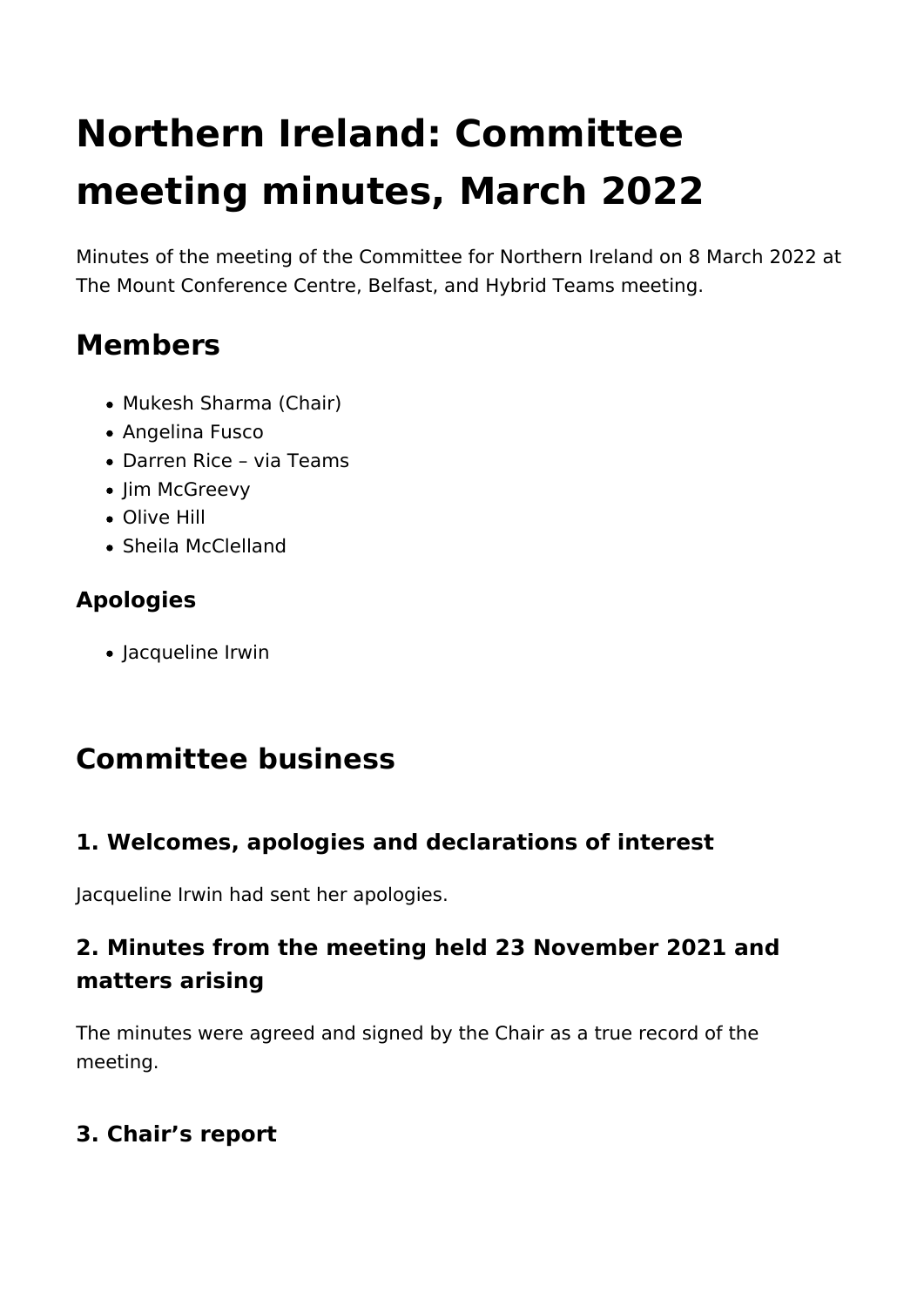The Chair updated the Committee on his activities since the last Committee meeting.

Two highlights from the Chair were:

- A great online event hosted by the Jewish community highlighted a project through the Shared History Fund. Upwards of 60 people attended, many from around the globe and who had previously lived in NI.
- Caledon Woolstore a social enterprise investment that is already having a considerable impact in the village. Great enthusiasm for the project locally and ministerially. Great example of how our investment can make a huge difference in a village setting.
- Brownlow House An underground HQ war museum. A very interesting project with a great story to tell.

Committee members who had attended events provided an update on their own event activities. Feedback from Committee members on positive experiences of working with Heritage Fund team informs all visits.

Gifts of appreciation were presented to the three departing Committee members – Angelina Fusco, Sheila McClelland and Jacqueline Irwin.

Thanks were made for their time and commitment during their seven year period with the Heritage Fund.

### **4. Corporate report**

Commercial in confidence.

The Committee noted the report.

# **5. Country report**

At this point the Chair and the room congratulated Paul Mullan, Director of Northern Ireland at the Heritage Fund, on his recently presented Honorary Professorships.

The Committee noted the contents of the report and key updates:

A conference on the Decade of Centenaries, which remembers the events that took place from 1912 to 1922, was held at the end of February in conjunction with the Community Relations Council. The event was facilitated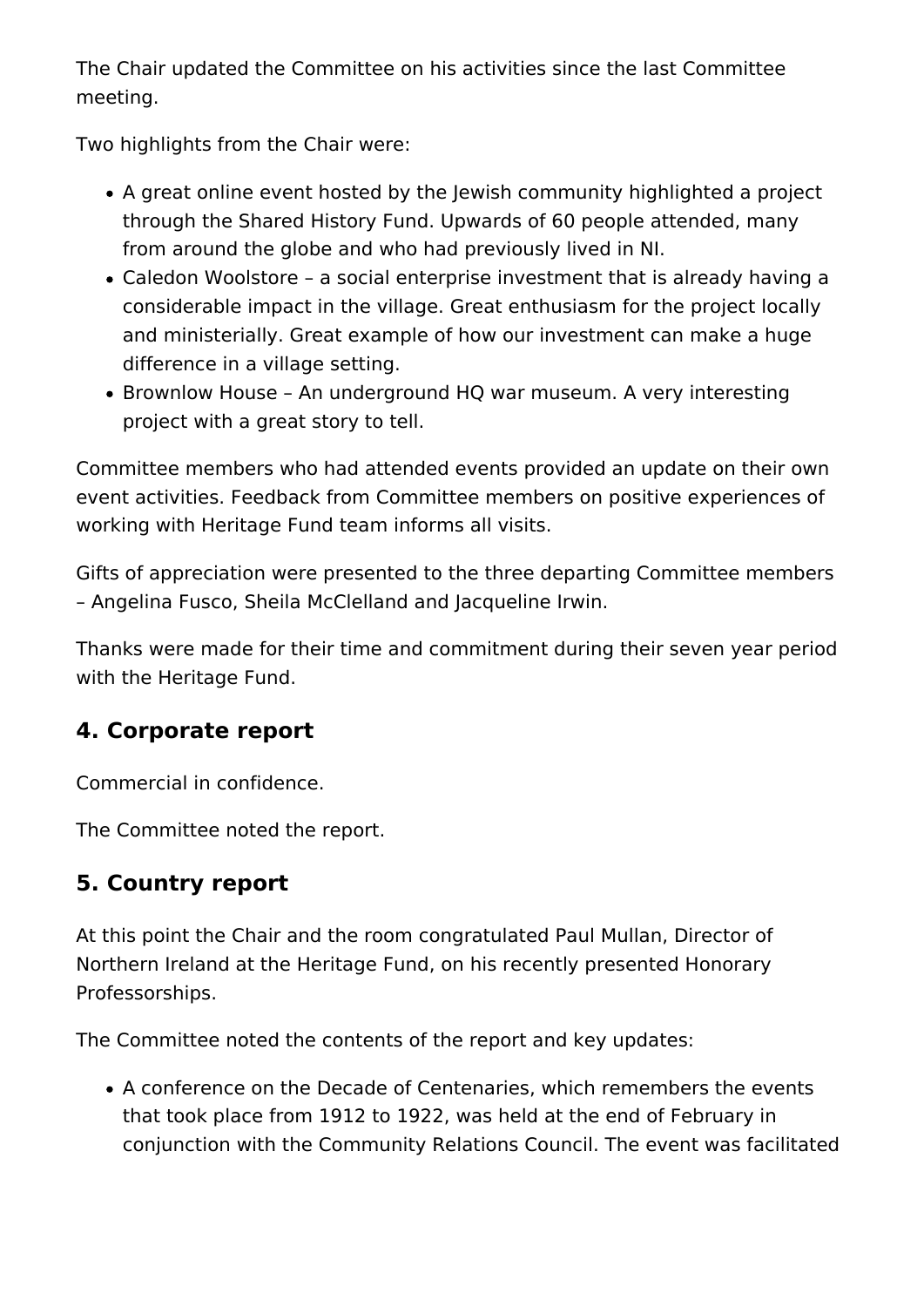by the Speaker s Office at the Assembly. There will now be with every expectation that this work will continue. A confer 2022 will look forwards towards more recent anniversaries.

- The Committee commented positively on the work that had b and on the great variety of groups that have been able to avail funding and asked about what may happen next.
- Paul Mullan responded that it is an ongoing process with se population looking more at diversity related issues which re changes we ve seen in NI. The Engagement team is working pipeline reflects those changes and we are beginning to see organisations applying to us.
- There is a need to reflect on how far we have travelled and to many of telling their stories. The Heritage Fund will cont collaboratively to champion Principles for Remembering and has been already undertaken with the Shared History Fund. heritage remains part of this place and the Heritage Fund w work with a range of partners to ensure the challenges are metally delivers public benefit.
- The Committee were reminded that many of the events acros years were recorded and are available to view on [www.principlesforremembe](http://www.principlesforremembering.com/)ring.com

#### 6. Country budget

The Committee noted the contents of the report and the key upd

- The Chair had represented Committee at the Delegated meet decisions to ensure due diligence and governance.
- The pressure on the pipeline remains on applications receiv £250k ceiling level and those above Committee threshold of

# SFF Development round applications for discussion and decision

#### 7. Saintfield Heritage Community Park

Applicant: Saintfield Development Association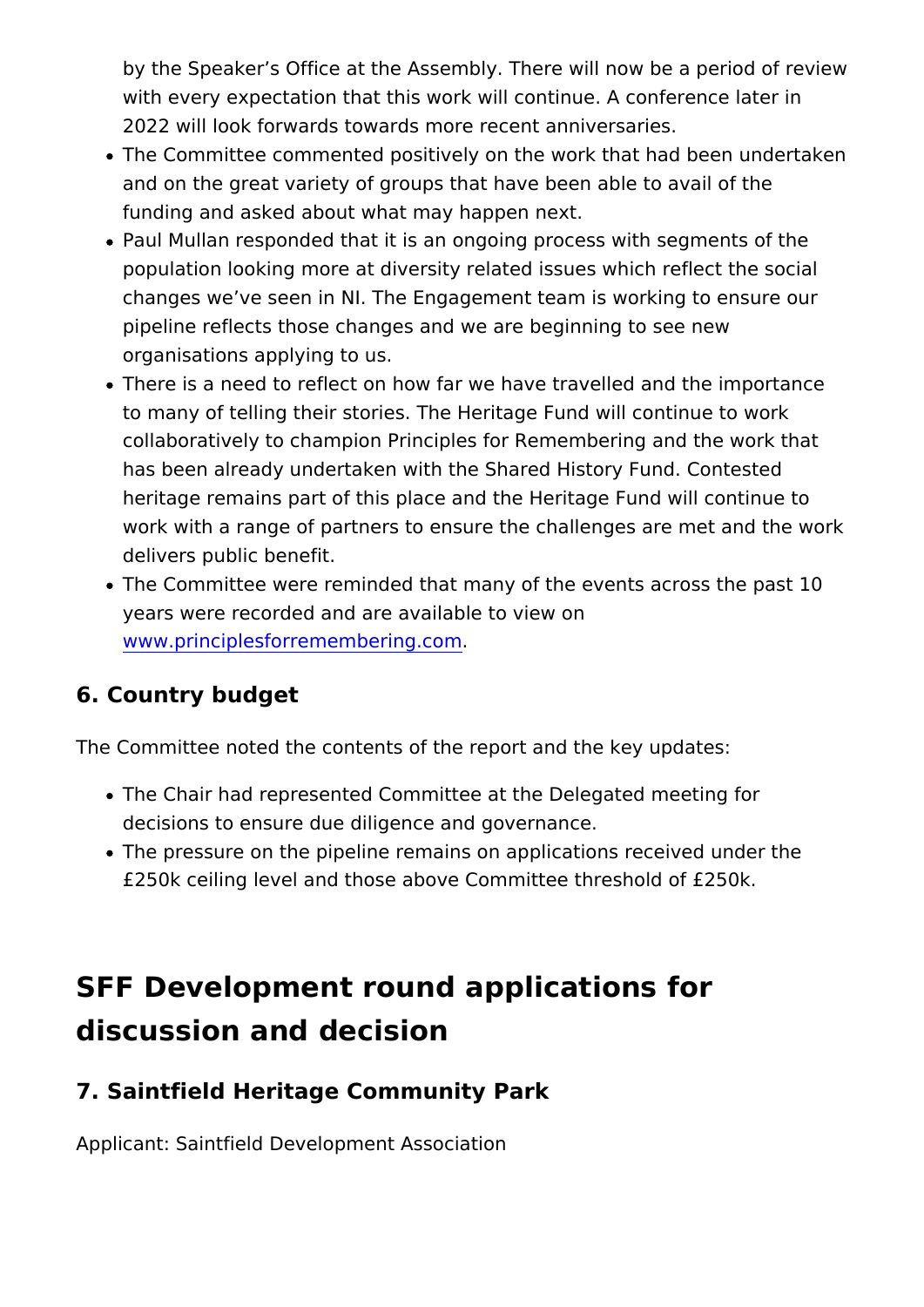Request: Development grant of £135,947 (88% of total project costs) and potential delivery grant of £709,033 (87%).

Project: The creation of a community park on the outskirts of Saintfield village, currently known as Windmill field. The project aims to enhance the environmental and habitat value of the field, stabilise and provide access to the scheduled monuments on site, in addition to delivering projects to engage with the local community. This park will provide free access to a wide range of people, improving its condition whilst having the potential to improve biodiversity. The applicant intends to merge with a local charity who run the adjacent Community Centre, which would benefit the project and its sustainability.

The Committee for Northern Ireland **awarded** a grant of £135,947 (88%) and potential delivery grant of £709,033 (87%).

#### **8. The Strand, the lasting picturehouse**

Applicant: Strand Arts Centre

Request: Development grant of £254,931 (85% of total costs) and potential delivery grant of £548,069 (15%).

Project: The project will see the repair and refurbishment of The Strand Cinema, Northern Ireland's only pre-war picture house, and for it to be transformed into a relevant authentic and valued heritage asset. Activities will include 'Pop-Up Picture house' and STEM events and workshops. A wider range of people will be involved in appreciation of the heritage.

The Committee for Northern Ireland awarded a grant of £254,931 (85%) and potential delivery grant of £548,069 (15%).

### **9. St Joseph's Glenullin – Exploring and restoring our heritage!**

Applicant: Derry Diocesan Trust

Request: development grant of £29,500 (76% of total project costs) and potential delivery grant of £584,000 (79%).

Project: Derry Diocesan Trust present an application for repairs to St Joseph's Church Glenullin – Garvagh (Grade B1), at risk due to water ingress. Repairs are needed to safeguard its future. Additionally, they wish to develop a community hub to leverage interest in local heritage by delivering an event programme on